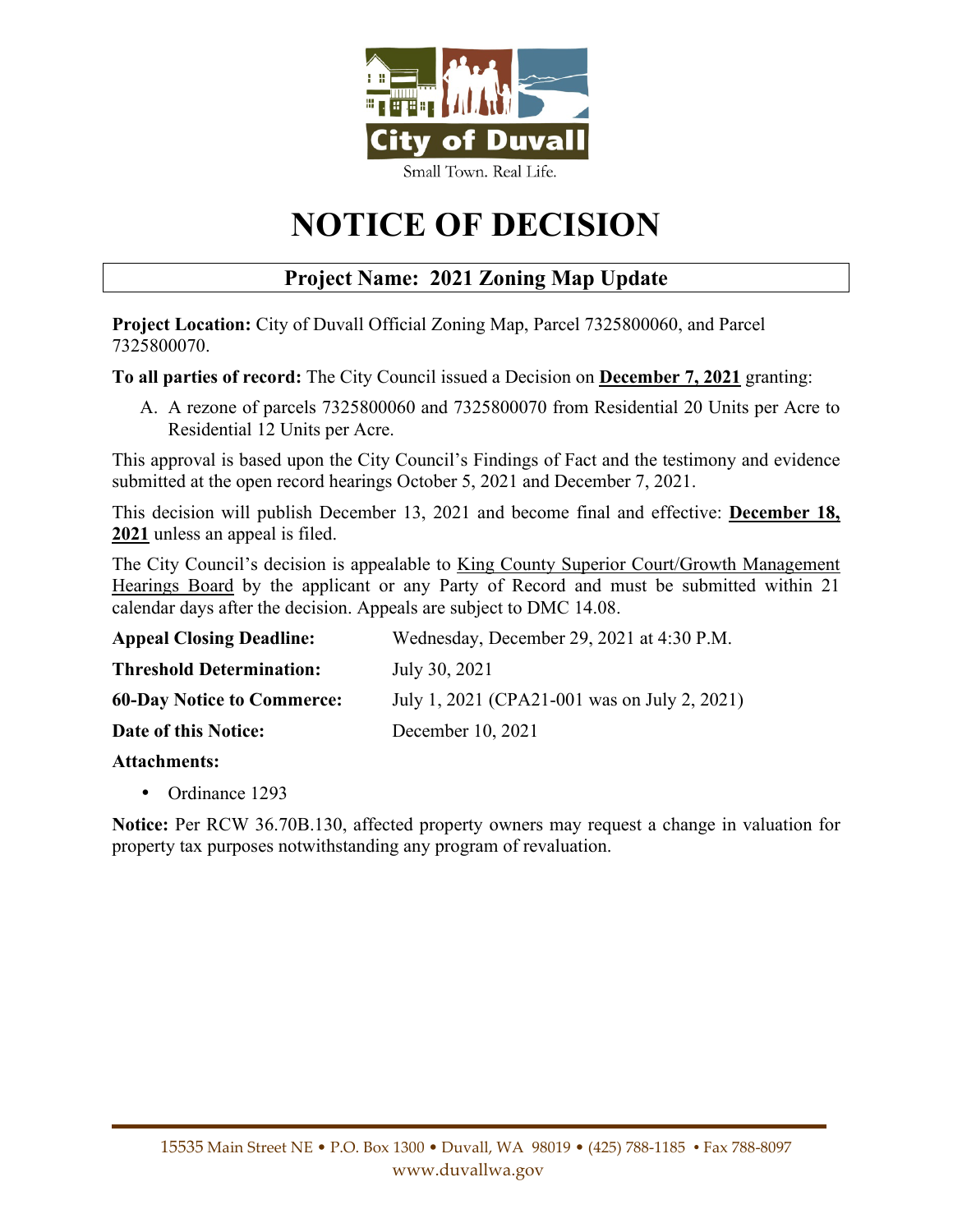## **CITY OF DUVALL WASHINGTON**

#### **ORDINANCE NO. 1293**

#### **AN ORDINANCE OF THE CITY COUNCIL OF THE CITY OF DUVALL, WASHINGTON, AMENDING THE CITY'S OFFICIAL ZONING MAP CONSISTENT WITH THE CITY'S AMENDED 2015 COMPREHENSIVE PLAN; PROVIDING FOR SEVERABILITY; AND ESTABLISHING AN EFFECTIVE DATE.**

 WHEREAS, the City of Duvall (the 'City') is a code city planning under the requirements of the Revised Code of Washington (RCW) 36.70A, Growth Management Act (GMA); and

 WHEREAS, the State Growth Management Act (RCW Chapter 36.70A) requires that all comprehensive land use plans, development regulations, and zoning maps shall be subject to continuing review and evaluation by the city that adopted them; and

 WHEREAS, the Growth Management Act also requires that cities take legislative action to review and, if needed, revise their comprehensive land use plans and development regulations to ensure the plan and regulations comply with the requirements of the Act; and

 WHEREAS, the City's Official Zoning Map was adopted by Ordinance 1245 on December 4, 2018; and

 WHEREAS, public hearings were held before the Planning Commission September 29, 2021 and November 10, 2021 and before the City Council on October 5, 2021 and December 7, 2021 regarding proposed amendments (CPA21-002 and CPA21-004) to the City's Future Land Map; and

 WHEREAS, the Planning Commission recommended approval of proposed amendments CPA21-002 and CPA21-004 to the City Council on November 10, 2021 and December 1, 2021 respectively; and

 WHEREAS, the City Council adopted amendments to the Future Land Use Map (CPA21-002 and CPA21-004) on December 7, 2021 which necessitates a corresponding nonregulatory amendment to the City's Official Zoning Map to maintain consistency between the City's Comprehensive Plan Future Land Use Map and Official Zoning Map; and

 WHEREAS, the future land use map amendment on two privately-owned properties inclusive of Tax Parcel Numbers 7325800060 and 7325800070, from Residential 20 Units per Acre (R20) to Residential 12 Units per Acre (R12) requires a corresponding zoning classification amendment from Residential 20 Units per Acre (R20) to Residential 12 Units per Acre (R12) on the City's Official Zoning Map for the subject properties; and